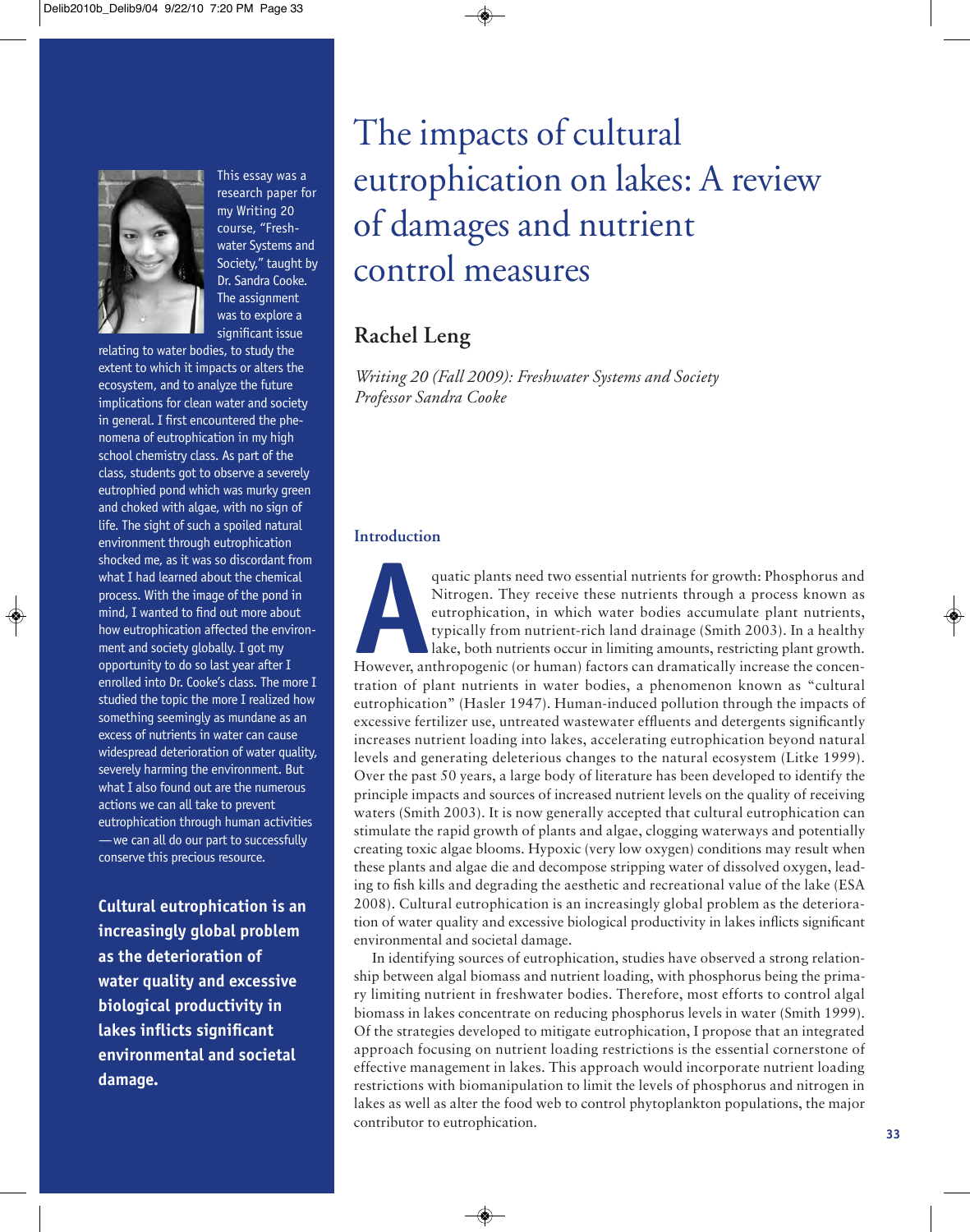# *Eutrophication also jeopardizes the resource value of lakes as recreation, fishing and aesthetic enjoyment diminish, causing annual value losses of \$2.2 billion in the US.*

#### **Overview of Cultural Eutrophication**

Natural eutrophication is a slow and gradual process, typically occurring over a period of many centuries as nutrient-rich soil washes into lakes. In contrast, human-induced eu trophication can occur over time frames as short as a decade (Addy and Green 1996). Although it has taken only 60 years for humans to turn many freshwater lakes eutrophic, studies suggest their recovery may take 1000 years under the best of circumstances (Carpenter and Lathrop 2008). At present, nearly 38% of US lakes are experiencing eu trophic conditions affecting aquatic life and watershed ecosystems (SAMAB 1996). Runoff, especially from urban and agricultural areas, carries fertilizers, pesticides, sediment and/or industrial effluent that accelerate eutrophication when discharged into a water body (Smith *et al*. 1999).

With severe eutrophication, hypoxic conditions often result, disrupting normal food web and ecosystem processes by creating a "dead zone" where no animal life can be sustained (Smaya 2008). In the 1960s, Lake Washington (Seattle, USA) was one of the most publicized examples of anthropogenic eutrophication. At the maximum of eutrophication, Lake Washington received 20 million gallons of wastewater effluent each day (Edmondson 1991). More than 37,000 kg of phosphates



Figure 1.A. Daily capacity of the sewage treatment plants emptying effluent into Lake Washington. B. Oxygen deficit below 20 meters. *Source:* (Edmondson *et al.* 1956)

◈

added in 1955 from developed agricultural and urban lands swamped the lake, stimulating plant and algae growth that choked out most other species (Edmondson 1970).

Eutrophication also jeopardizes the resource value of lakes as recreation, fishing and aesthetic enjoyment diminish, causing annual value losses of \$2.2 billion in the US (Dodds *et al* 2009). As such, the impact of eutrophication on recreation and tourism is probably the most sensitive area for the public. Lakes and reservoirs deteriorate through excessive addition of plant nutrients, organic matter and silt, which combine to produce increased algae and rooted plant biomass, reduced water clarity, and usually decreased water volumes (Harper 1992). In this condition water bodies lose much of their attractiveness for recreation, as well as their usefulness and safety as industrial and domestic water supplies.

If the lake serves as a drinking water source, excessive algal growth clogs intakes, increases corrosion of pipes, makes filtration more expensive and often causes taste and odor problems (Vollenweider 1968). Algae removal also increases filtration costs for industries using eutrophic waters. Furthermore, swimming in eutrophic waters causes "swimmer's itch" (Vollenweider 1968) and people generally find clear waters more aesthetically pleasing than turbid (cloudy) waters. Both social impacts and economic losses are important and make eutrophication control necessary.

#### **Sources of Cultural Eutrophication**

As seen in Figure 2, cultural eutrophication is caused by human land use, including agriculture and residential or industrial developments. As land is developed, the natural habitat is altered and phosphorus is no longer held in the soil but is washed into lakes. More importantly, the artificial input of nutrients from run-off, along with the discharge of effluent from sources such as sewage works, agriculture and factories, result in a eutrophic lake high in nutrient levels. Although sewage, agriculture, and factories all increase nutrient input in watersheds, the amount of input varies according to the types and amounts of human activity occurring in each watershed (Smith and Schindler 2009). The combination of these effects causes a rapid growth of algae and other biomass as well as a significant decrease in the concentration of dissolved oxygen, harming marine organisms and making compliance with local and federal regulations more difficult to achieve (WHO 2008). **<sup>34</sup>**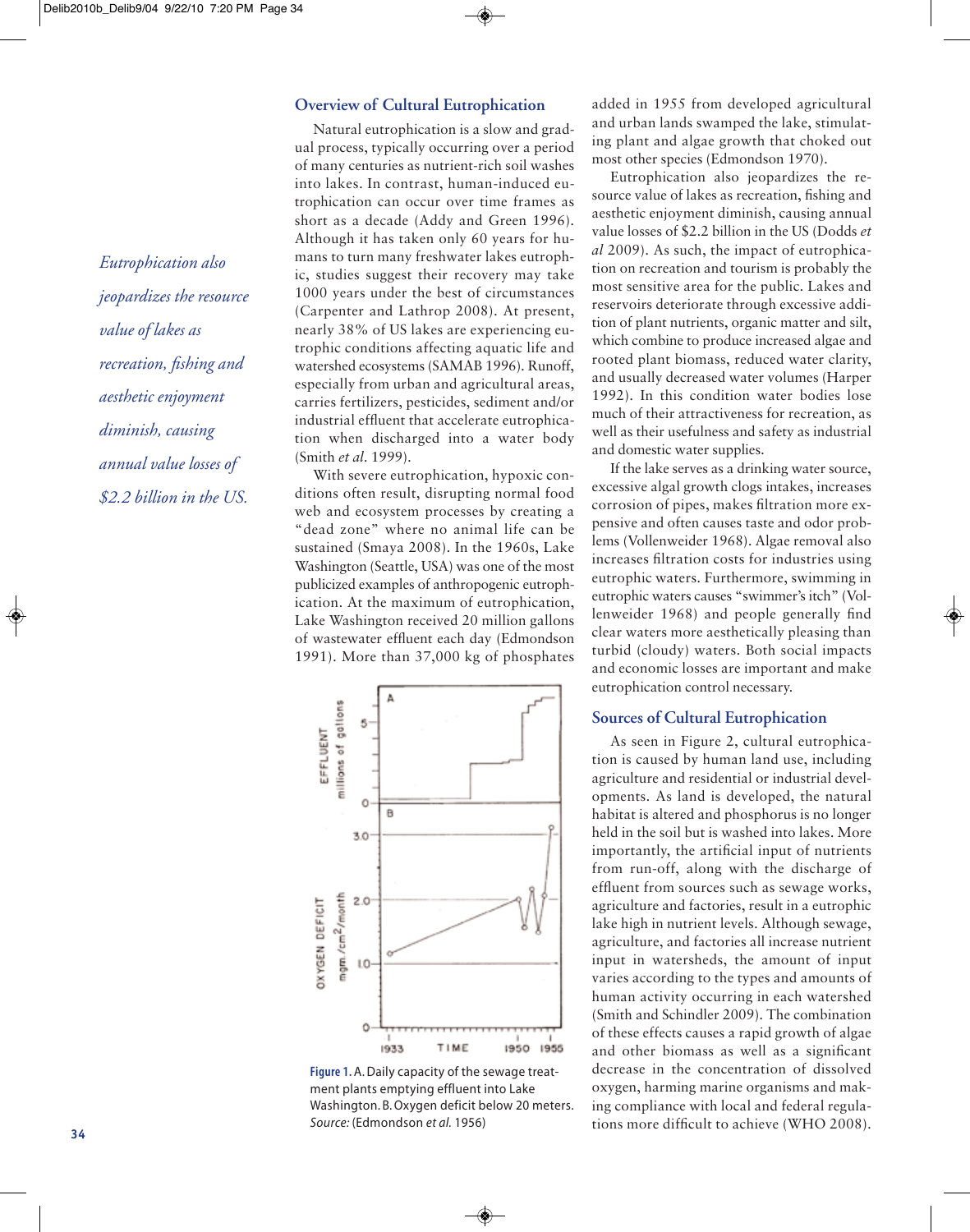

Figure 2. Numerous sources from the watershed of the lake contribute to nutrient inputs and eutrophication. *Source:* (Olli 2006)

Additionally, lowered oxygen results in the death of fish that need high levels of dissolved oxygen to survive. The consequent decrease in populations of fish such as trout, salmon and other desirable sport fish, harms the fishing industry and alters the ecosystem of the lake (Mandaville 2000).

Industrial wastes and domestic sewage are the major urban sources of nutrient overload, responsible for 50% of the total amount of phosphorus unloaded into lakes from human settlements (Smith *et al.* 2006). Approximately 15% of the US population contributes phosphorus-containing wastewater effluents to lakes, resulting in eutrophication (Hammer 1986). By 1970, nearly 10,000 public lakes had been affected by excessive human-influenced nutrient enrichment (Knud-Hansen 1994).

Other sources that contribute to cultural eutrophication include the use of fertilizers, faulty septic systems and erosion into the lake. Industrial agriculture, with its reliance on phosphate-rich fertilizers, is the primary source of excess phosphorus responsible for degrading lakes (Carpenter 2008). The routine application of chemical fertilizers and phosphorusladen manure has resulted in the gradual accumulation of phosphorus in soil, consequently washing into lakes of the watershed where it is applied. While many states have implemented bans on chemical phosphorus, farmers still apply phosphorus fertilizers, even when soils already have a reservoir of the nutrient. This significantly intensifies the amount of phosphorus runoff to lakes (Bennet *et al.* 2001). Moreover, studies predict that fertilizer demand and use will continue to increase to 208 million tons by 2020, with greater increases in developing countries, further aggravating a trend of freshwater eutrophication worldwide (Bumb and Baanante 1996).

On a global basis, researchers have demonstrated a strong correlation between total phosphorus inputs and algal biomass in lakes (Anderson *et al*. 2002). Since 1950, phosphorus inputs to the environment have increased as the use of phosphate-containing fertilizer, manure and laundry detergent became prevalent (Litke 1999). Consequently, humans release 75% more phosphorus to the soil than would be naturally deposited by weathering of rock (Bennet *et al*. 2001). Even increases in minute amounts of the nutrient can stimulate tremendous growth and productivity (Addy and Green 1996). According to an estimate, 400g of phosphates could potentially induce an algal bloom to the extent of 350 tons (Sharma 1999). **<sup>35</sup>**

*Since 1950, phosphorus inputs to the environment have increased as the use of phosphate-containing fertilizer, manure and laundry detergent became prevalent.*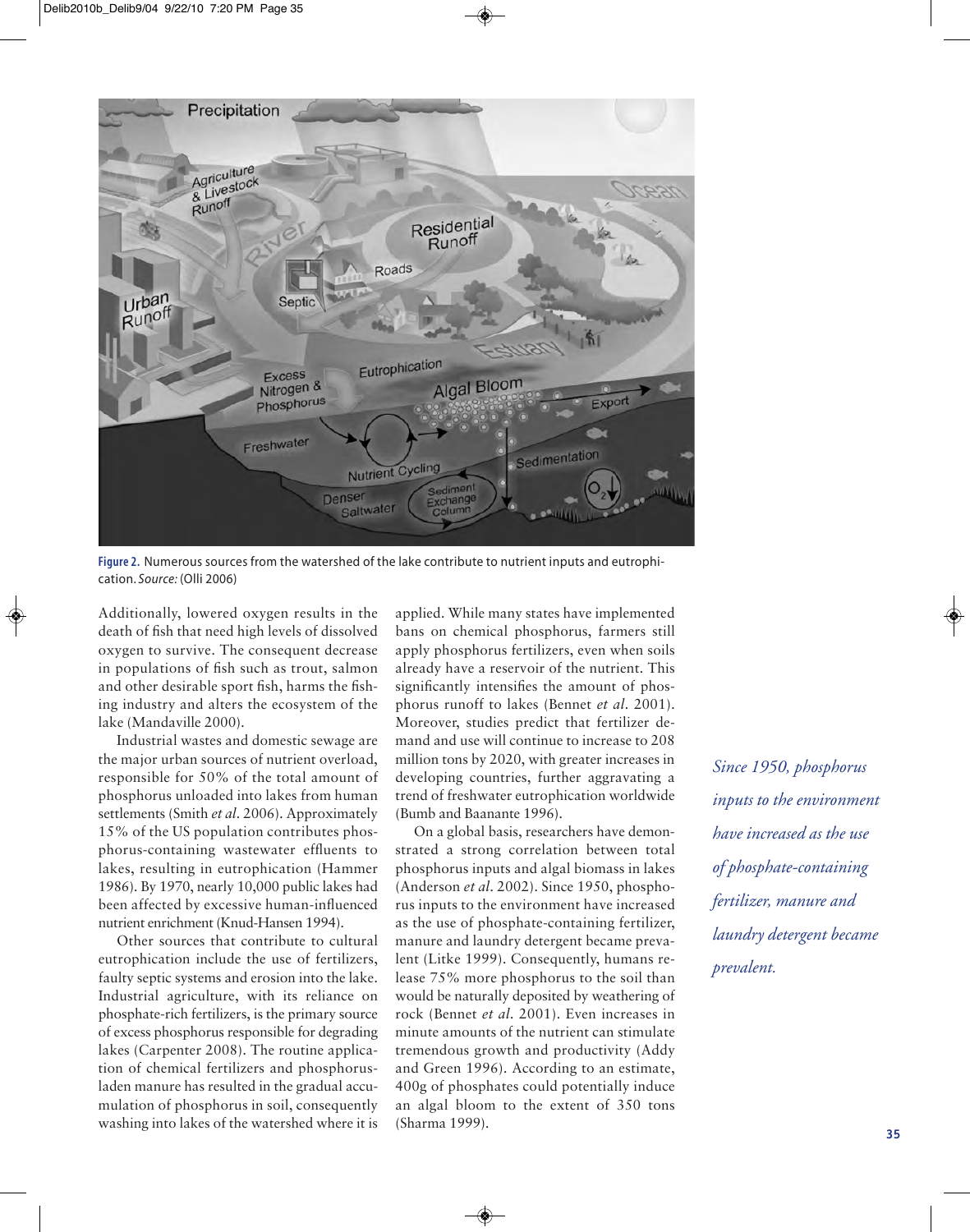

Figure 3.Diversion of wastewaters and removal of phosphorus from sewage effluent entering the lake proves to be effective in the reduction of total phosphorus levels. *Source:* (Jorgensen 2001)

Algal blooms threaten ecosystems by choking off oxygen and thereby causing the deaths of plants and animals throughout that ecosystem. An algal bloom is a rapid increase or accumulation in the population of algae in an aquatic system. Freshwater algal blooms are the result of an excess of nutrients, particularly phosphorus (Diersing 2009). The excess nutrients may originate from fertilizers that are applied to land for agricultural or recreational purposes. These nutrients can then enter watersheds through water runoff (Lathrop *et al*. 1998).

When phosphates are introduced into water systems, higher concentrations cause increased growth of algae and plants. As the nutrient source becomes continuous and conditions remain favorable, algal blooms can become long-term events that impact the ecosystem. Algae tend to grow very quickly under high nutrient availability, but each alga is short-lived, and the result is a high concentration of dead organic matter that starts to decay. The decay process consumes dissolved oxygen in the water, resulting in hypoxic (low oxygen) conditions. Without sufficient dissolved oxygen in the water, animals and plants die off in large numbers. Additionally, sustained blooms can block reduce or block out sunlight penetrating the water, stressing or killing aquatic plants. In severe eutrophic conditions, harmful algal blooms (HAB) have been known to occur. HABs are algal blooms that cause negative impacts to other organisms via production of natural toxins, mechanical damage to other organisms, or by other means. These algae are often associated with large-scale marine mortality events and have been associated with various types of shellfish poisonings (Diersing 2009).

◈

#### **Eutrophication Management Strategies: Control of Major Eutrophication Sources**

In order to control eutrophication and restore water quality, it is necessary to check and restrict phosphorus inputs, reduce soil erosion and develop new technologies to limit phosphorus content of over-enriched soils (Carpenter and Lathrop 2008).

Under natural conditions, total phosphorus concentrations in lakes range from 14-17 parts per billion (ppb). In 1976, the Environmental Protection Agency recommended phosphorus limits of 25 ppb within lakes to prevent and control eutrophication (Addy and Green 1996). However, many lakes still have nutrient levels above this limit. Lake Washington is a case in point: in the 1960s, phosphorus was found in concentrations of 70 ppb (Edmondson 1991). Although phosphorus levels have declined since EPA set limits on nutrient loading in 1976, these levels are still too high for healthy lakes. Steps that can be taken immediately include enforcing wastewater treatment and eliminating the importation of chemical phosphorus to watersheds via fertilizers (Schindler 2006).

Restoration strategies include hypolimnetic aeration (where water from the bottom of a lake is brought to the surface to be oxygenated then returned to the bottom), biomanipulation (the manipulation of food webs to lower levels of algae) and nutrient loading restrictions (restricting phosphorus levels). Of these strategies, I propose that an integrated strategy focusing on nutrient input restrictions and incorporating biomanipulation is essential to future eutrophication management. While hypolimnetic aeration is the most common approach to improve oxygen conditions of water, the effectiveness of this process is dubious and variable. For example, studies have shown that this alternative is less effective in shallow lakes. And there is little evidence that hypolimnetic aeration reduces algal biomass can be reduced (Cooke and Carlson 1989). Conversely, phosphorus loading restrictions have led to rapid recovery from eutrophication in many lakes (Smith 2009). Lake Washington is perhaps the most widely recognized success story of recovery from eutrophication through nutrient input control (Fig 3). After the city began diverting phosphoruscontaining wastewater effluent from the lake, there was a profound improvement of water quality and decrease of phytoplankton growth (Schindler 2006). Thus, to mitigate eutrophication and algal biomass, nutrient control focusing on reducing phosphorus input is vital (Anderson *et al*. 2002). Nevertheless, while most scientists agree that hypolimnetic aeration is ineffective, there is still much debate over the use of biomanipulation and nutrient loading restrictions to curtail eutrophication (Cooke 2005). **<sup>36</sup>**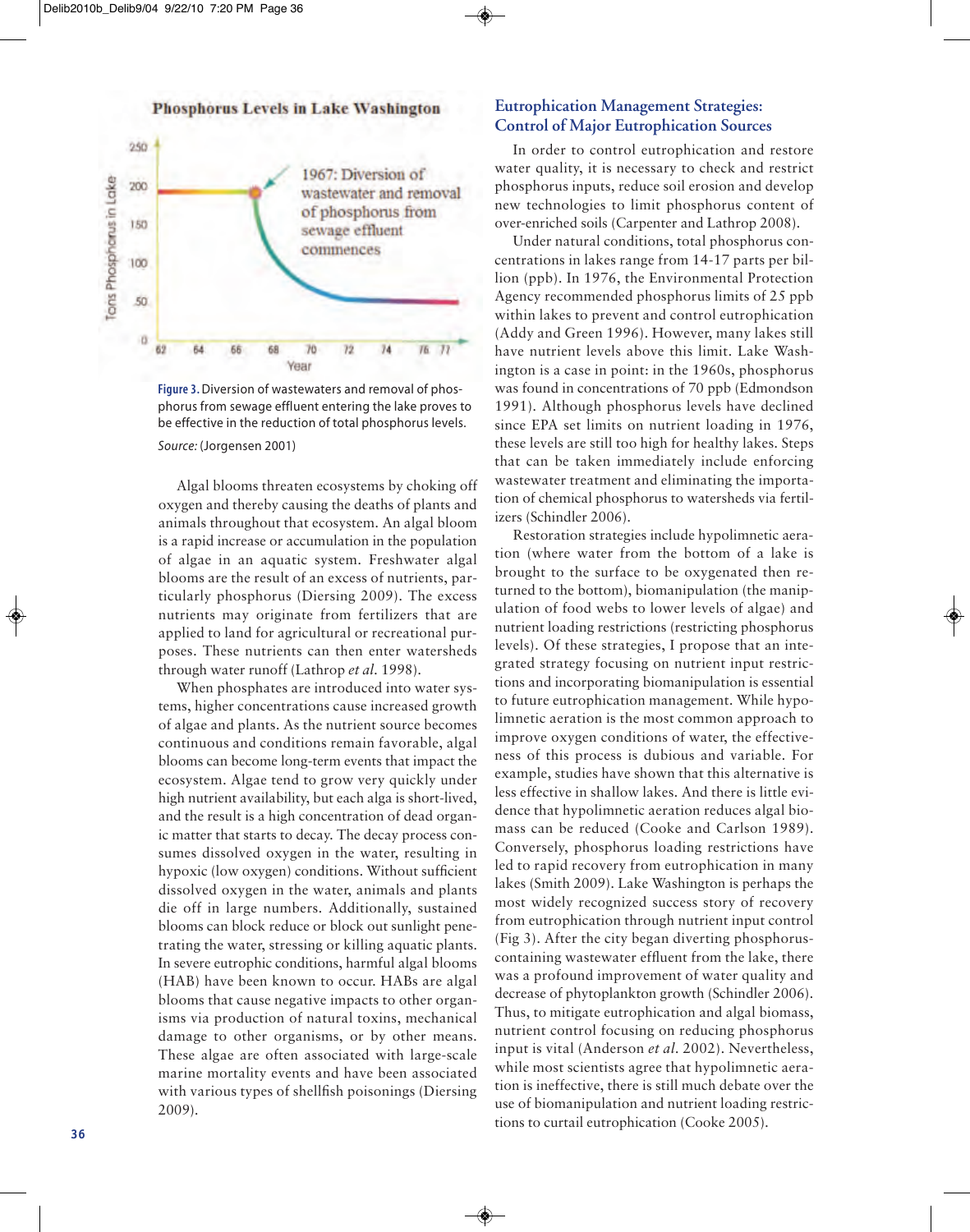Measures to curb phosphorus inputs to remedy eutrophic ecosystems have focused on detergent bans, effluent limits and soil erosion controls (Carpenter 2008). The reduction and eventual elimination of phosphates in detergents is necessary to manage eutrophication. As synthetic detergents became prevalent, phosphate consumption grew to a peak of 240,000 tons in the US. Since 1970, the detergent industry has limited the amount of phosphate in detergents, but a complete ban would remove up to 30% more of the phosphates in sewage, thus reducing future loading to lakes (Litke 1999). Additionally, the concentrations and loads of phosphorus in wastewater-treatment plant effluents fluctuate together with the consumption of phosphate in detergents. Amendments to the Federal Water Pollution Control Act in 1961 also enforced environmental technology techniques to control discharge from wastewater treatment plants and improve water quality. More plants now treat their wastewater to remove up to 99% of phosphorus, significantly decreasing the amount of the nutrient released into lakes (Litke 1999). At present, there is still a need to find a phosphate substitute in detergents and implement tertiary treatment of wastewater for more complete phosphorus removal. Continued education of consumers to choose washing products with the least amount of polluting ingredients is also vital (Knud-Hansen 1994).

#### **Eutrophication Management Strategies: Nutrient Loading Restrictions**

To curtail phosphorus runoff from fields and manure disposal sites, soil erosion rates have to be dramatically reduced. Agricultural practices that minimize runoff and reduce phosphorus applications to land surface via fertilizers should be enforced. For example, farmers can reduce erosion and sedimentation by 20-90% by applying better irrigation techniques to control the volume and flow rate of runoff water, improve water efficiency, keep soil in place and reduce soil transport (Sharpley *et al*. 1994). Soil erosion can also be prevented or reduced by ending deforestation and burning techniques in farming. Governments should impose policies that give farmers incentives to decrease phosphorus use, such as removing subsidies that promote excessive fertilizer consumption. Additionally, restoring wetlands that act as buffers between fields and lakes is necessary to decrease runoff of excess nutrients (Jorgensen 2001).

These strategies have all been applied with success to improve eutrophic conditions in a variety of lakes. However, there are several drawbacks and complications to relying on nutrient loading restrictions. First, the process of treating the impacts of eutrophication by reducing nutrient levels is expensive, incurring costs of up to millions of dollars for an individual lake (Carpenter 2008). Lake Washington's \$140 million campaign to divert sewage effluent was the most costly pollution control effort at the time (Edmondson 1991). Second, similar nutrient loads do not have the same impact in different environments or at different points in time (Anderson *et al*. 2002). Removal of phosphorus entering lakes may be ineffective if there is already a large reservoir of nutrients stored in sediments previously released into the water. This shows the need to avoid nutrient loading into lakes as early as possible through proper management and planning practices. Furthermore, nutrient loading restrictions are not fool-proof. For instance, attempts to reduce nutrient inputs of erosion from agriculture have not worked as well as attempts to control point-source industrial wastewater pollution (Schindler 2006). Hence, certain restrictions that worked for a particular lake may not work for another, and optimum eutrophication control strategies will differ due to the existence of variable ecosystems (particularly the presence of agriculture). Third, while techniques to lower nutrient concentration can be effective in improving lake eu trophication, these approaches ignore the biological interactions of the lake responsible for internal nutrient recycling, poor water clarity and the slow response to nutrient diversion. Such interactions be tween phytoplankton and algae contribute to eutrophication and cannot be mitigated by reducing nutrient inputs alone (Carpenter *et al*. 1995). Thus, it is necessary to develop an integrated approach incorporating biomanipulation to target the biological factors aggravating eutrophication unaffected by nutrient controls.

#### **Eutrophication Management Strategies: Biomanipulation**

Biomanipulation refers to procedures that alter the food web—communities of organisms where there are interrelated food chains. In one form, biomanipulation prompts organisms to favor grazing on phytoplankton. In another, biomanipulation eliminates fish species that recycle nutrients and favor those that assist algal management (Sharipo *et al*. 1984). This latter method is new to the lake management community, which has relied mostly on nutrient loading restrictions to control eutrophication. However, due to its effectiveness, lower cost and absence of machinery or toxic chemicals, it is becoming increasingly popular (Sharipo 1990).

Biomanipulation involves eliminating certain fish species or restructuring the fish community to favor the dominance of piscivorous fish instead of planktivorous fish. Food webs are controlled by resource limitation ("bottom-up") and by predation ("topdown") methods. With "bottom-up" control, sources **<sup>37</sup>**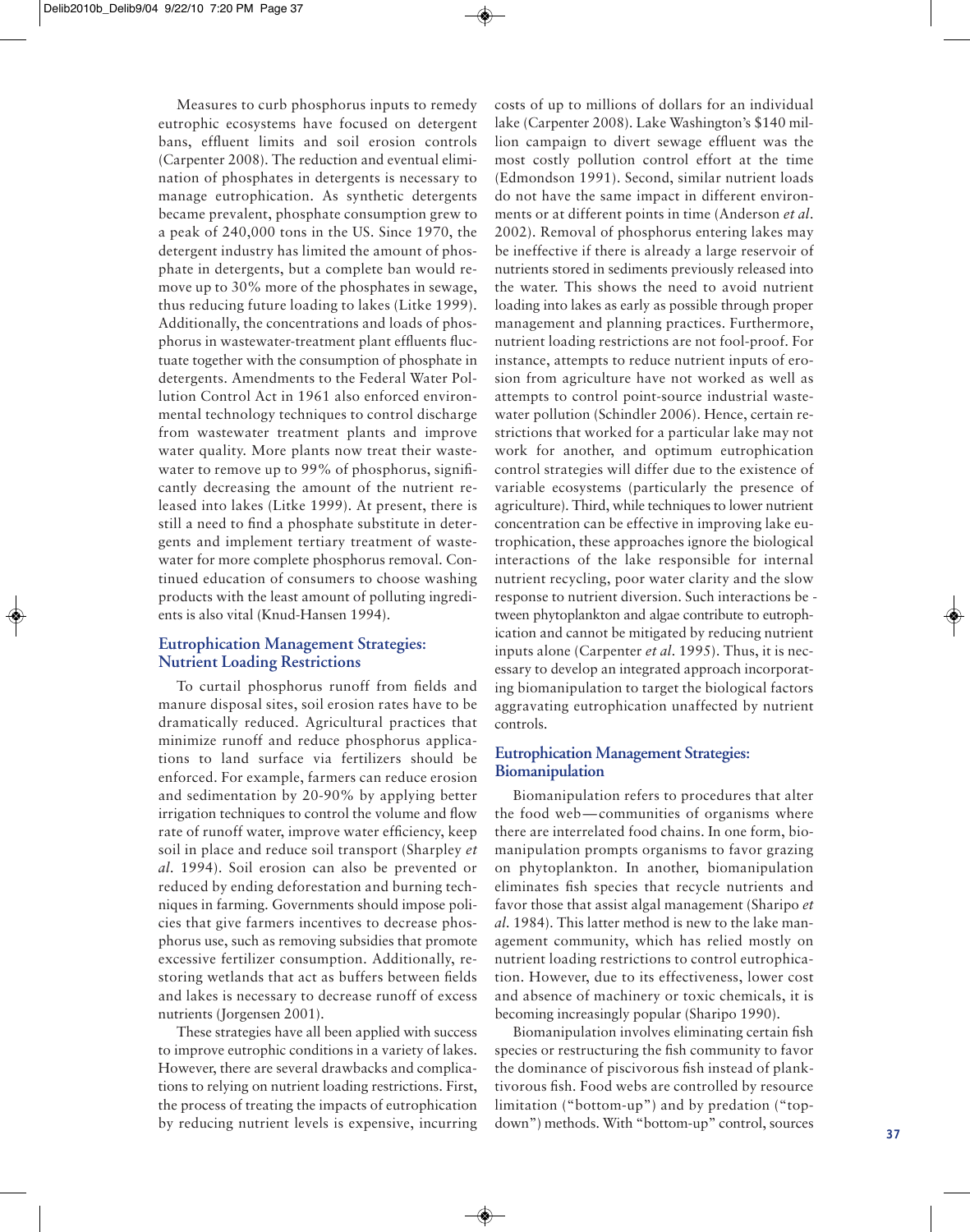of energy that affect the dynamics of an eco system, such as solar energy and nutrient inputs, are controlled to limit the amount of algal production. Nevertheless, within the limits of "bottom-up" controls, there is still a necessity for "top-down" pressures to reduce the abundance of phytoplankton by increasing the numbers of zooplankton and fish that graze on them (Sharipo *et al*. 1984).

While biomanipulation may not be effective on its own, particularly in larger lakes where changes in fish population has less of an impact, research has shown that biomanipulation used in tandem with other nutrient reduction and control mechanisms can be fully effective in a variety of lakes (Lammens 2001). Hence, it is necessary to use nutrient loading restrictions and biomanipulation in conjunction to control and limit all sources of eutrophication, speeding up the recovery of a lake.

#### **Conclusion**

Human-induced eutrophication has heavily degraded freshwater systems worldwide by reducing water quality and altering ecosystem structure and function. Population growth, industrialization and excessive use of fertilizers have resulted in disproportionate amounts of phosphorus in lakes stimulating plant and algae overgrowth. With the demand for freshwater resources expected to increase substantially (Johnson *et al.* 2001), these anthropogenic influences have severe environmental and economic repercussions. A solution to eutrophication, especially in developing countries, is urgent since nutrient accumulation renders controlling eutrophication more difficult over time (Edmondson 1991). While the first and most obvious step toward protection and restoration of a lake is to divert or treat excessive phosphorus inputs via nutrient loading restrictions, this process alone is insufficient to produce immediate and long-lasting effects. Internal recycling of nutrients can maintain the eutrophic state in a lake for some period after loading is curtailed (WDNR 2003). Thus, strategies of biomanipulation should be im plemented together with nutrient loading re strictions. Studies have shown that this combination of techniques is more cost efficient and effective to obtain clear water and control eutrophication levels than if any one method were implemented alone (Schindler 2006).

Even with modern strategies, the problem of eutrophication is multi-faceted and many other aspects have to be better understood be fore lakes can fully recover. For example, re-

◈

sponses of algae to phosphorus enrichment and food web structures must be considered to understand the changes that occur after alterations of nutrient loadings. An improved understanding of the interactive effects be tween grazers, nutrients and algal production is necessary to successful eutrophication management (Havens et al. 2001). Further research is also needed to clarify and manage the key physical, chemical and biological factors that determine the abilities of lakes to improve and reverse eutrophic conditions. New and innovative technologies have to be developed to limit phosphorus content in soil and runoff. At present, governments should implement more effective policies to regulate the industrial and agricultural sectors to reduce activities that contribute to eutrophication. It will be important to acquire the cooperation and understanding of these sectors to take greater measures to limit their nutrient loading. However, these dealings will take time and incur costs, which governments and the private sector may not be so willing to fund due to a loss of profit. Ultimately, it is imperative to increase public awareness and the environmental education of citizens in addition to an integrated strategy to abate eutrophication (Jorgensen 2001). Only a collective community effort can more effectively reduce nutrient inputs to lakes (e.g.: by a reduction in detergent use) and bring cultural eutrophication under control.

#### **Literature Cited**

- Addy K, Green L. 1996. Phosphorus and Lake Aging. University of Phode Island: Natural Resources Facts; Report nr 96-2. 1 p.
- Anderson DM, Gilbert PM and Burkholder JM. 2002. Harmful Algal Blooms and Eutrophication: Nutrient Sources, Composition, and Consequences. Estuaries **25**:704-726.
- Bennet EM, Carpenter SR and Caraco NF. 2001. Human Impact on Erodable Phosphorus and Eutrophication: A Global Perspective. Bioscience **51**:227-232.
- Bumb BL and Baanante CA. 1996. World trends in fertilizer use and projections to 2020. International Food Policy Research Institute; Report nr 38.
- Carpenter SR, Christensen DL, Cole JJ, *et al*. 1995. Biological Control of Eutrophication in Lakes. Environmental Science and Technology **29**:784- 786.
- Carpenter SR. 2008. Phosphorus control is critical to mitigating eutrophication. Proceedings of the National Academy of Science **105**:11039-11040.
- Carpenter SR and Lathrop RC. 2008. Probabilistic estimate of a threshold for eutrophication. Ecosystems **11**:601-613.

**Biomanipulation used in tandem with other nutrient reduction and control mechanisms can be fully effective in a variety of lakes.**